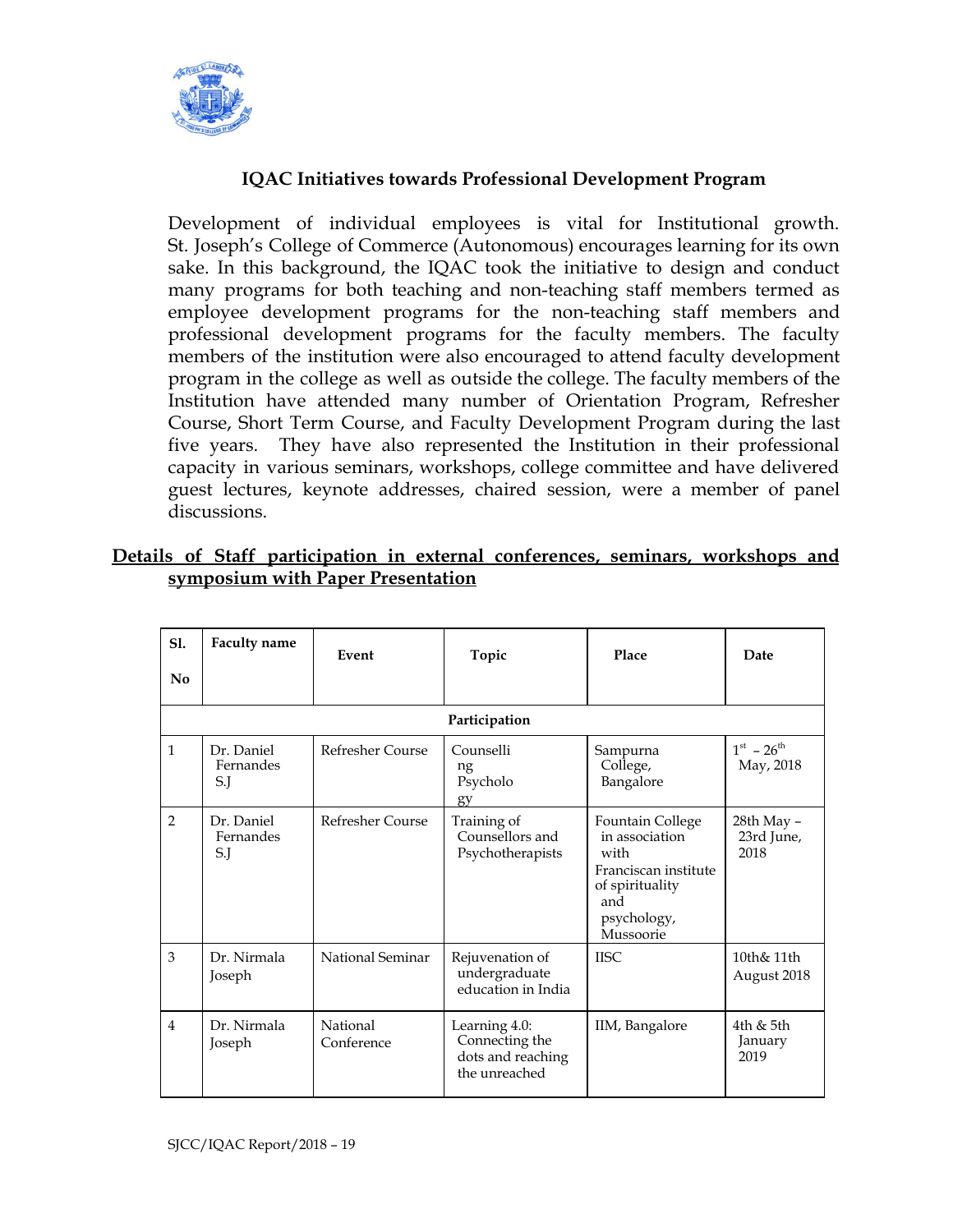

| 5  | Dr. Nirmala<br>Joseph       | National Level<br>round table<br>conference | The Future<br>of<br>Vocational<br>Education in India-<br>Opportunities                                                            | Shangri-La,<br>Bangalore                                                                    | 8th Jan 2019                                     |
|----|-----------------------------|---------------------------------------------|-----------------------------------------------------------------------------------------------------------------------------------|---------------------------------------------------------------------------------------------|--------------------------------------------------|
| 6  | Ms. Ravi<br>Darshini        | National Seminar                            | Rejuvenation of<br>undergraduate<br>education in India                                                                            | <b>IISC</b>                                                                                 | 10th & 11th<br>August 2018                       |
| 7  | Dr.<br>Anthony<br>Oliver    | International<br>Conference                 | Hindi Pravasi<br>Sahitya ki<br>Swaroop<br>Vivechana                                                                               | Mount<br>Carmel<br>College<br>Autonomou<br>s, Bangalore                                     | 7th & 8th<br>Jan 2019                            |
| 8  | Dr.D. Raja<br>Jebasingh     | National<br>Workshop                        | Creating and<br>Managing<br>Digital<br>Libraries using<br><b>E-Prints</b>                                                         | PSG College<br>of Arts &<br>Science<br>(Autonomo<br>us)<br>Coimbatore.                      | 01st &<br>02 <sub>nd</sub><br>Novembe<br>r, 2018 |
| 9  | Dr.D. Raja<br>Jebasingh     | Golden Jubilee<br>National<br>Colloquium    | Golden Jubilee<br>National<br>Colloquium on<br><b>Higher Education</b><br>: the Past and the<br>Future                            | Christ University<br>Bengaluru                                                              | 28th<br>$-30th$<br>November,<br>2018             |
| 10 | Mr.<br>Mohammed<br>Ashfaque | National Level                              | 71st All India<br>Commerce<br>Conference                                                                                          | Osmania<br>University,<br>Hyderabad                                                         | 20th to 22nd<br>Dec 2018                         |
| 11 | Mr.<br>Mohammed<br>Ashfaque | <b>State Level</b>                          | Art of Writing<br><b>Research Article</b><br>for Presentations<br>& Publication                                                   | St. Teresa's Degree<br>College for<br>Women,<br>Bengaluru                                   | 22nd Mar<br>2018                                 |
| 12 | Mr.<br>Mohammed<br>Ashfaque | National<br>Conference                      | Innovation,<br>Sustainability and<br>Change:<br>"Emerging<br>Challenges and<br>Opportunities in<br>Entrepreneurship<br>Management | Vivekananda<br>Institute of<br>Management,<br>Bangalore                                     | 13 <sub>th</sub><br>April<br>2018                |
| 13 | Ms Marina<br>Joyce Roche    | National<br>Symposium                       | Rethinking English<br>Studies in India:<br>The Cultural<br>Studies Turn and<br>Its Possibilities                                  | <b>CHRIST</b><br>(Deemed to be<br>University) in<br>collaboration<br>with<br>SahityaAkademi | 30th August<br>2018                              |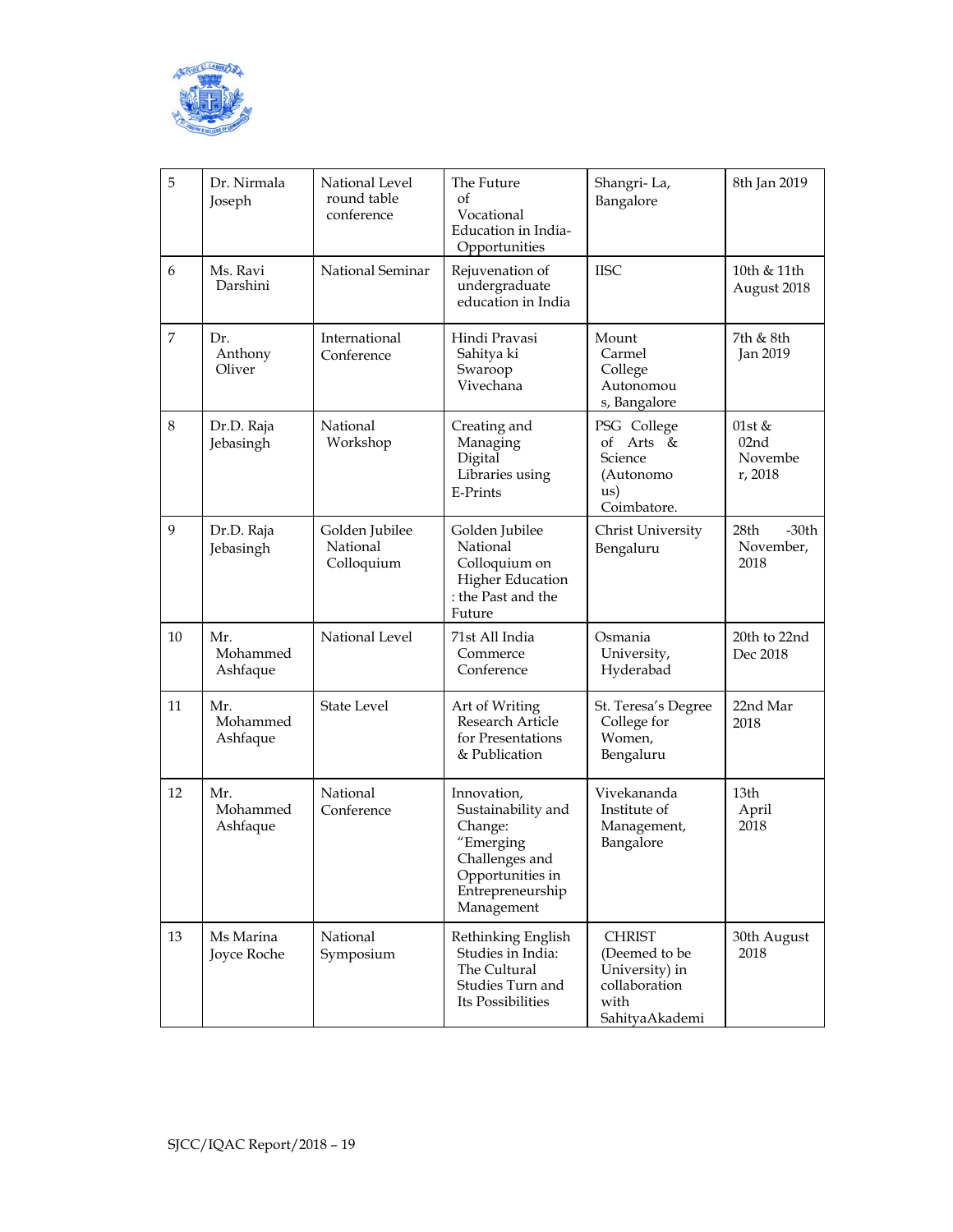

| 14 | Dr. Poornima<br>V     | International<br>Conference                   | "Technology for<br>Education,<br>Training and<br>Business,                                                                                                           | Research<br>in<br>Science,<br>Engineering,<br>&<br>Art<br>Management<br>(ARSEAM)<br>Foundation,<br>New Delhi | 5th & 6th<br>April 2018                  |
|----|-----------------------|-----------------------------------------------|----------------------------------------------------------------------------------------------------------------------------------------------------------------------|--------------------------------------------------------------------------------------------------------------|------------------------------------------|
| 15 | Dr. Poornima<br>V     | <b>International FDP</b>                      | "How to Write a<br>Good Research<br>Paper for Top<br>International<br>Iournals?"                                                                                     | Navsahyadri<br>Group of<br>Institutes, Pune                                                                  | 8th<br>April<br>2018                     |
| 16 | Dr. Poornima<br>V     | National FDP                                  | "Research<br>Methodology &<br>Data Analysis<br>using Statistical<br>Package for Social<br>Science (SPSS);<br>Analysis of<br><b>Moment Structures</b><br>$(AMOS)''$ , | Primax<br>Foundation in<br>association with<br>Darshan Degree<br>College,<br>Bengaluru                       | 25th & 26th,<br>August 2018              |
| 17 | Dr. Poornima<br>V     | International<br>Tutor<br>Engagement<br>Event | "Embracing<br>Change-<br><b>Supporting Tutors</b><br>and Students",                                                                                                  | Association of<br>Certified<br>Chartered<br>Accountants<br>(ACCA), at<br>Bengaluru                           | 4th October<br>2018                      |
| 18 | Dr. Poornima<br>V     | National<br>Conference                        | "Impact of<br>Digitalization on<br>Indian Economy<br>- Issues and<br>Challenges for<br>MSMEs",                                                                       | St. Alphonsa<br>College of Arts<br>and Science,<br>Soosaipuram<br>Kanyakumar                                 | 12th<br>October,<br>2018                 |
| 19 | Dr. Poornima<br>V     | International<br>Event                        | "Enabling<br>Students to be<br><b>Industry Ready</b><br>and Scope for<br>Research                                                                                    | Miles Education -<br><b>IMA US</b>                                                                           | 6th<br>February,<br>2019                 |
| 20 | Dr. Anusuya A<br>Paul | National<br>Symposium                         | Rethinking English<br>Studies in India:<br>The Cultural<br>Studies Turn and<br>Its Possibilities                                                                     | <b>CHRIST</b><br>(Deemed to be<br>University in<br>collaboration<br>with Sahitya<br><u>Akademi</u>           | 14th<br>February,<br>2019                |
| 21 | Ms. Sanjana. S<br>Ι   | International<br>Conference                   | "Leadership<br>Challenges in the<br><b>Emerging Social</b><br>and Business<br>Landscape"                                                                             | St. Joseph's<br>Institute of<br>Management                                                                   | 8th<br>&<br>9th<br>Februa<br>ry,<br>2019 |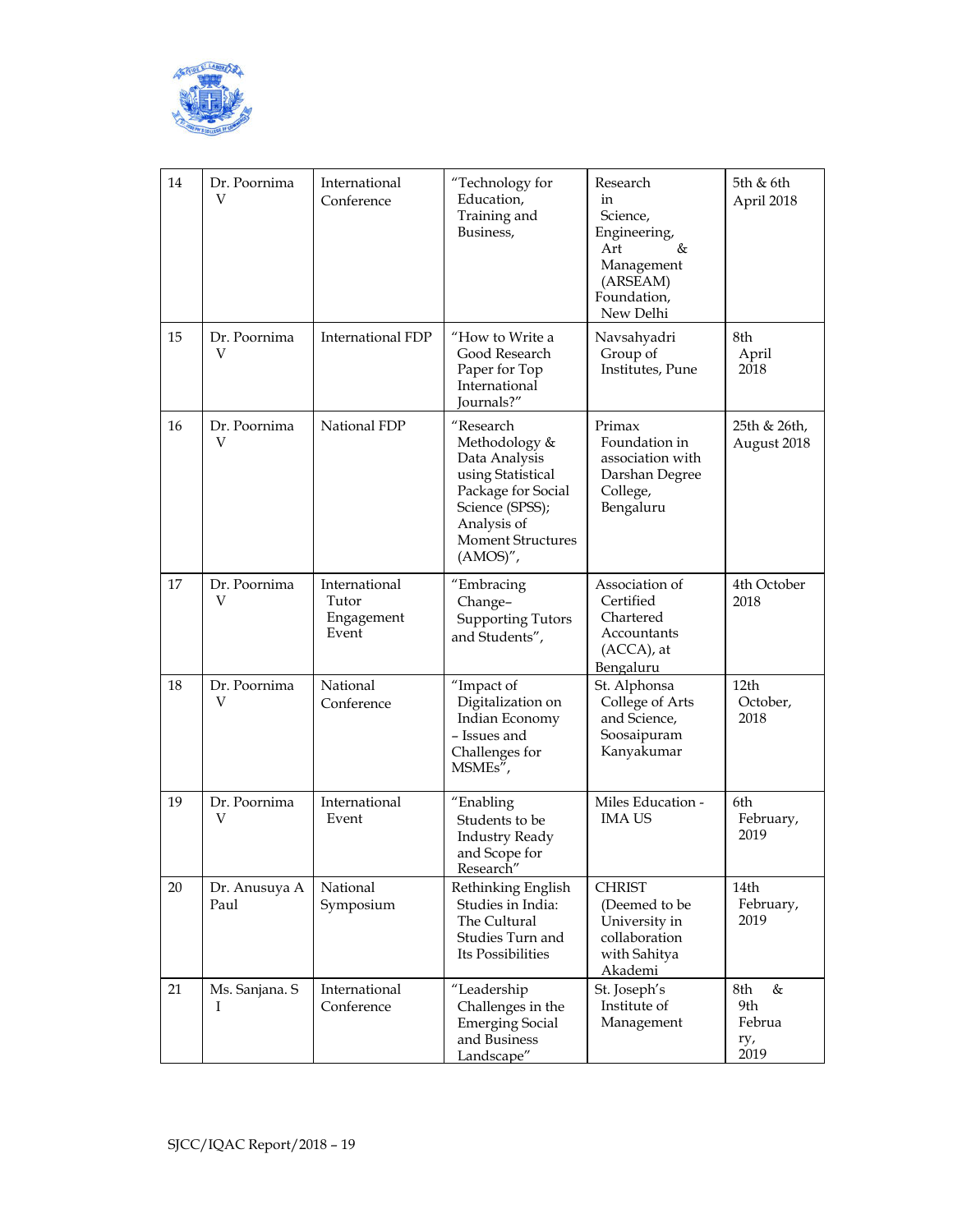

| 22 | Ms.<br>Imsusangla<br>Ao  | International<br>Conference | Solution focused<br>practices 2018                                            | Christ (Deemed<br>to be University)                                                  | 13th to<br>15th<br>December<br>2018 |
|----|--------------------------|-----------------------------|-------------------------------------------------------------------------------|--------------------------------------------------------------------------------------|-------------------------------------|
| 23 | Ms. Bindhu<br>Subash     | Course                      | Grapholog<br>y<br>(Handwrit<br>ing<br>Analysis)                               | Anugraha,<br>Capuchin<br>Institute for<br>Counselling and<br>Psychotherapy           | 11th - 15th<br>December,<br>2018    |
| 24 | Ms. Bindhu<br>Subash     | Workshop                    | "Psychoanalytic<br>Psychotherapy"<br>- Basic<br>framework and<br>Applications | Institute of<br>Mental Health<br>and<br>Neuroscience<br>(IMHANS),<br>Calicut         | 8th<br>September,<br>2018           |
| 25 | Ms. Gretta<br>Furtado    | National<br>Conference      | Millennials'<br>relationships:<br>changing<br>landscapes                      | JyotiNivas College                                                                   | 23rd August<br>2018                 |
| 26 | Ms. Gretta<br>Furtado    | Workshop                    | Healing the inner<br>child                                                    | Anugraha<br>Capuchin<br>Institute Of<br>Counseling,<br>Psychotherapy<br>And Research | 3rd to 10th<br>December.<br>2018    |
| 27 | Ms. Christina<br>Aroojis | Workshop                    | Art of Thesis<br>Writing                                                      | Rehoboth<br>Academic<br>Services,<br>Bangalore.                                      | 28th July,<br>2018                  |
| 28 | Ms. Christina<br>Aroojis | Workshop                    | Data Analysis<br>using SPSS-A<br>foundation<br>course for<br>Researchers.     | Rehoboth<br>Academic<br>Services,<br>Bangalore.                                      | 18th August,<br>2018                |
| 29 | Ms. Komal A<br>Dave      | Workshop                    | Negotiation<br>Skills at Munich<br>Business School,<br>Bavaria                |                                                                                      | 30th<br>November<br>2018            |
| 30 | Ms. Komal A<br>Dave      | Conference                  | 'Indian<br>Management<br>Education: Time<br>to Transform'                     | Xavier Institute of<br>Management<br>and<br>Entrepreneurshi<br>$p$ (XIME)            | 29th & 30th<br>January.<br>2019     |
| 31 | Dr. Soney<br>Mathews     | National Seminar            | e-Learning and<br>MOOCs in<br>Higher<br>Education                             | Maharani's<br>Science College<br>for Women,<br>Bengaluru.                            | 10th March<br>2018                  |
| 32 | Dr. Soney<br>Mathews     | National<br>conference      | Indian<br>Management<br>Education: Time<br>to transform                       | Xavier Institute of<br>Management and<br>Entrepreneurship,<br>Bangalore.             | 29th & 30th<br>January<br>2019      |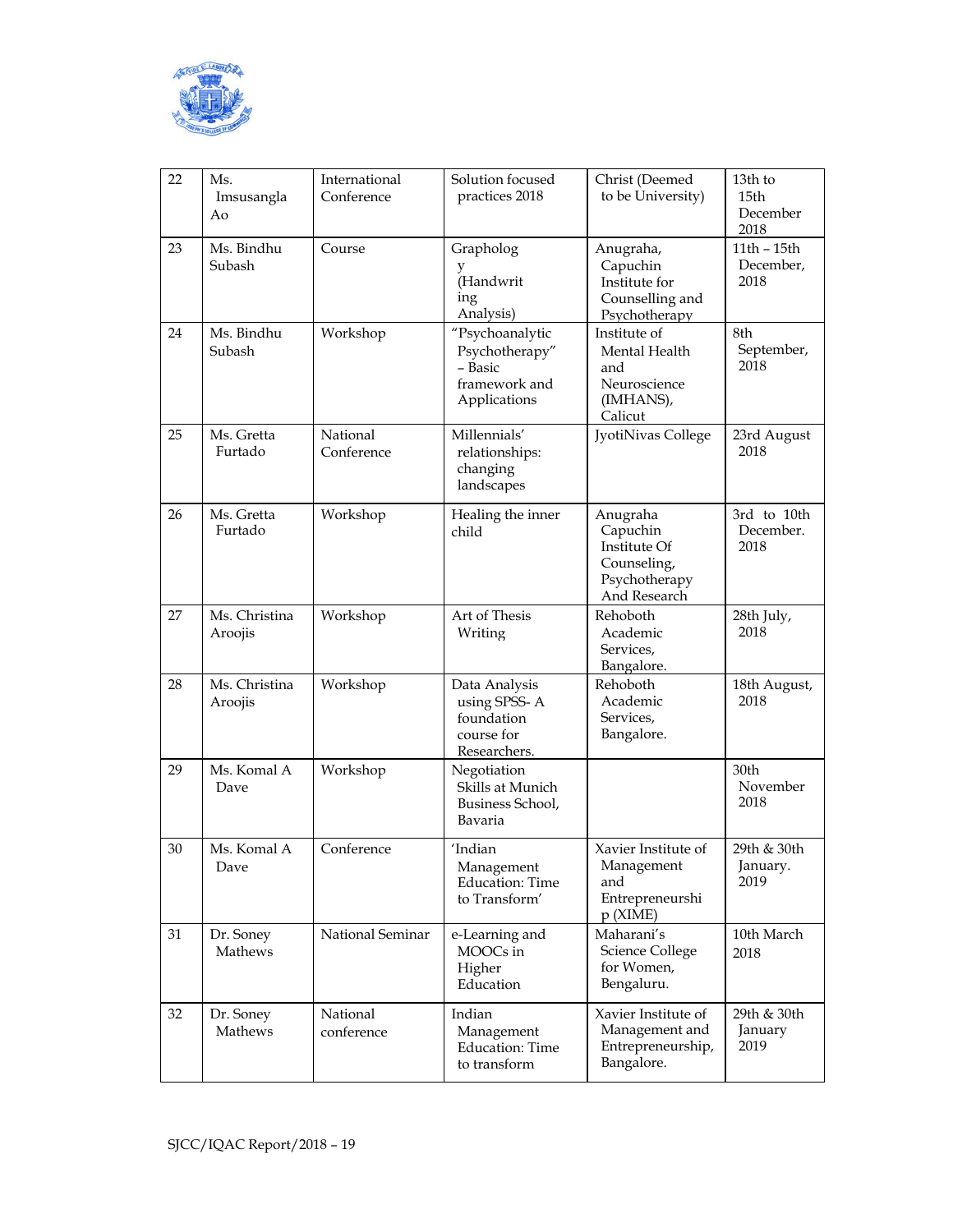

| 33 | Dr.D. Raja<br>Jebasingh                                                  | International<br>Conference                                | A Study on<br>"Human<br>Resource Audit<br>Landscape in<br>India - With<br>reference to IT<br>Sector.                                          | Mount Carmel<br>College<br>(Autonomous)<br>Bengaluru.       | 1st & 2nd,<br>March, 2018              |
|----|--------------------------------------------------------------------------|------------------------------------------------------------|-----------------------------------------------------------------------------------------------------------------------------------------------|-------------------------------------------------------------|----------------------------------------|
| 34 | Dr.D. Raja<br>Jebasingh                                                  | Annual<br>Conference-<br>Indian<br>Commerce<br>Association | A study of<br>Motivational<br>Factors<br>Affecting<br>Employee<br>Retention in<br><b>Jindal Stainless</b><br>Ltd, Odisha.                     | Osmania<br>University<br>Hyderabad                          | 20th -22nd<br>December<br>2018         |
| 35 | Dr. Hariharan<br>Ravi                                                    | International<br>Conference                                | Level of<br>Awareness<br>Among<br>Consumers<br><b>Towards Green</b><br>Marketing in<br><b>Bangalore City</b>                                  | <b>Bishop Heber</b><br>College, Trichy                      | 12 <sub>th</sub><br>September,<br>2018 |
| 36 | Dr. Hariharan<br>Ravi                                                    | National<br>Conference                                     | A study on<br>Consumer<br>Buying<br>Behavior<br><b>Towards Green</b><br>Marketing in<br><b>Bangalore City</b>                                 | Jamal Mohamed<br>College, Trichy                            | 20th<br>September<br>2018              |
| 37 | Ms.Vedapradh<br>a. R, Dr.<br>Arockia<br>Rajasekar&<br>Dr.<br>Hariharan.R | National Seminar                                           | <b>ICSSR</b> Sponsored<br>National<br>Seminar on<br>Globalization&<br>People's<br>management<br>battle between<br>fairness $&$<br>Efficiency. | St. Joseph's<br>College<br>(Autonomous),<br>Tiruchirappalli | 30th & 31st<br>August, 2018            |
| 38 | Ms.Vedapradh<br>a. R, Dr.<br>Hariharan.R<br>&<br>Z.Mohamme<br>d Ashfaque | National Seminar                                           | Entrepreneurship-<br>an Empirical study<br>on the scope of<br>development<br>for Tibetan<br>entrepreneurs<br>in Karnataka                     | Sri Vivekananda<br>Institute of<br>Management               | August 2018                            |
| 39 | Ms.Vedapradh<br>a. R, Dr.<br>Arockia<br>Rajasekar                        | National<br>Conference                                     | Training &<br>Consultancy: A<br>Silver line to<br>MSME in<br>Bangalore                                                                        | St. Joseph's<br>College<br>(Autonomous),<br>Tiruchirappalli | 21st & 22nd<br>January<br>2019         |
| 40 | Ms. Veenu Joy                                                            | International<br>Conference                                | "Demographic<br>impact on<br>impulsive<br>buying<br>behaviour of<br>online                                                                    | Osmania<br>University<br>campus,<br>Hyderabad,              | 5th August<br>2018                     |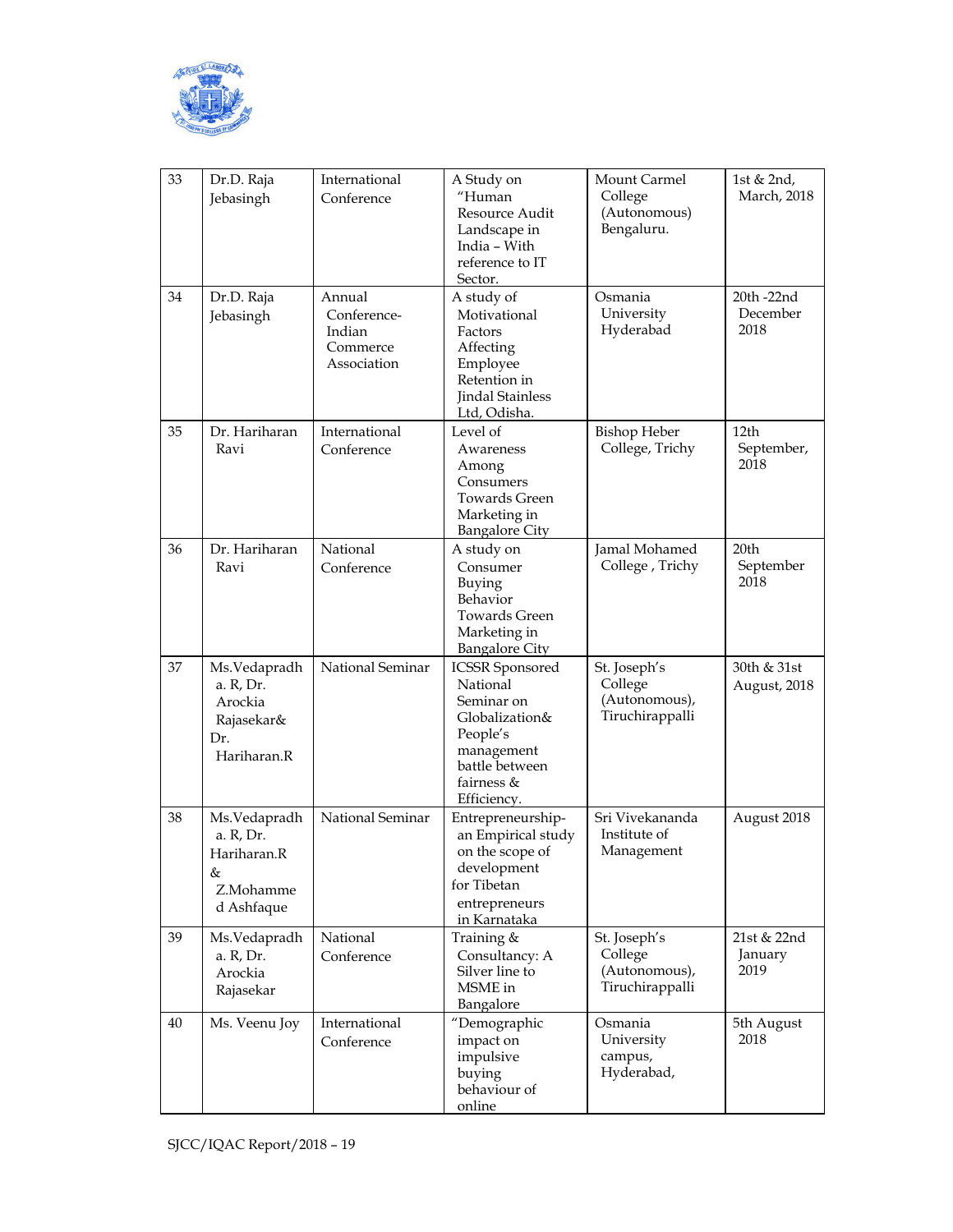

|    |                             |                                                     | consumers"                                                                                                                                            |                                                 |                                  |
|----|-----------------------------|-----------------------------------------------------|-------------------------------------------------------------------------------------------------------------------------------------------------------|-------------------------------------------------|----------------------------------|
| 41 | Ms. Veenu Joy               | International<br>Conference                         | "A study on<br>consumer<br>impulse buying<br>behaviour in<br>Facebook<br>Commerce with<br>reference<br>to Demographic<br>variables"                   | Punjab University<br>Campus,<br>Chandigarh,     | 12th August<br>2018              |
| 42 | Dr. Deepika<br>Joshi        | International                                       | Factors<br>Influencing<br>Reverse Supply<br>Chain of Indian<br>Electronics<br>Retail Industry:<br>A Step towards<br>Sustainability                    | Manipal<br>University,<br>Jaipur                | 11th & 12th<br>, January<br>2019 |
| 43 | Ms. Muktha                  | International<br>conference                         | Cross cultural<br>management of<br>multinational<br>companies in<br>Bangalore                                                                         | Indian Institute of<br>Management,<br>Kozhikode | 07th & 08th<br>December<br>2018  |
| 44 | Mr.<br>Mohammed<br>Ashfaque | Track III: 71st All<br>India Commerce<br>Conference | Financial<br>Management<br>Decisions and<br>its impacts on<br>Corporate<br>Governance – A<br>study on Select<br>Cement<br>Companies<br>in South India | Osmania<br>University,<br>Hyderabad             | 20th to 22nd<br>Dec 2018         |
| 45 | Ms. Tina. P.<br>Singh       | National Seminar                                    | Understanding<br>Consumer<br>Shopping in<br>Modern Day<br>Organized<br>Retailing In<br>Bengaluru City                                                 | St. Joseph's<br>College,<br>Bangalore           | 12th<br>October 2018             |
| 46 | Ms. Tina. P.<br>Singh       | International<br>Conference                         | Unorganised<br>retail Sector-a<br>Dominant<br>Method of                                                                                               | Kanyakumari, TN                                 | 8th & 9th<br>March, 2018         |
| 47 | Dr. Ritty<br>Francis        | International<br>conference                         | Problems and<br>Prospects of<br>Globalisation in<br>India-A<br>Descriptive<br><b>Study Retailing</b><br>in India                                      | Garden city<br>University,<br>Bangalore         | 18th June<br>2018                |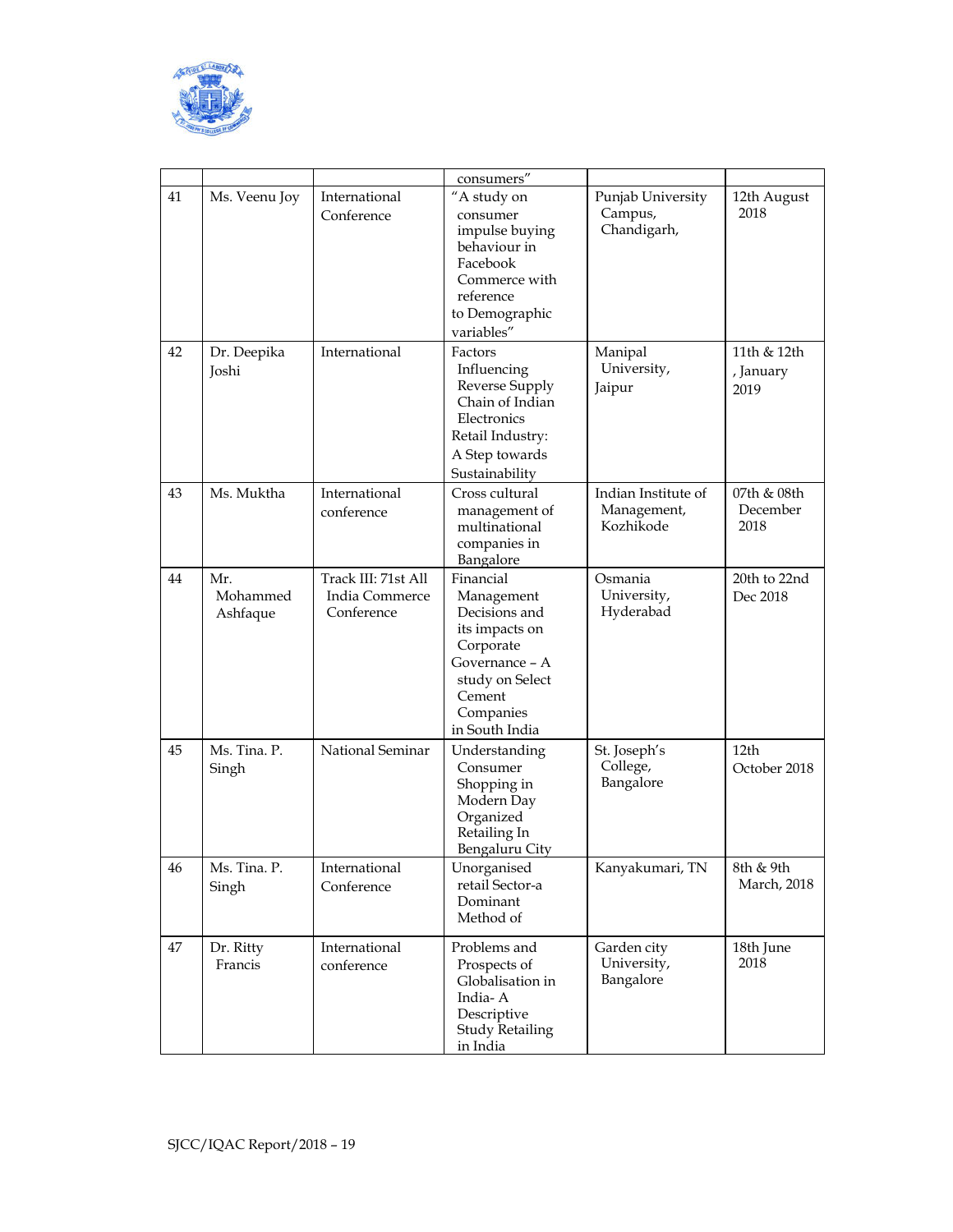

In addition to the above, faculty members have published papers in proceedings of the conferences which they have attended, and presented, the details of which are given below.

| $SL$ No         | Name of the<br>author(s)                               | Title of the Paper                                                                                                                                                      | Title of the books/<br><b>Title of proceedings</b><br>of the conference                                       | <b>ISBN/ISSN</b>  |
|-----------------|--------------------------------------------------------|-------------------------------------------------------------------------------------------------------------------------------------------------------------------------|---------------------------------------------------------------------------------------------------------------|-------------------|
| International   |                                                        |                                                                                                                                                                         |                                                                                                               |                   |
| $\mathbf{1}$    | Mr. Vinay KS<br>$&$ Ms.<br>Marina Joyce                | Cultural Memory and the<br>Contemporary Discourse<br>on Globalization and<br>Capitalism                                                                                 | Gods, Guns and<br>Globalism: Critical<br>Theories Today and<br>Tomorrow                                       | 978-81-930869-4-0 |
| $\mathcal{P}$   | Ms. Tina P.<br>Singh                                   | The International<br>Conference on<br>Scope of Emerging<br><b>Business</b><br>Dimensions &<br>$\mathbf{1}$ .<br>Sustainable<br>2.<br>Development                        | Asia Pacific Journal of<br>Research, Bangalore                                                                | 2320-5504         |
| 3               | Dr.D. Raja<br>Jebasingh &<br>Ms.Mitthi<br>Jyoti Sharma | empirical<br>study<br>An<br>about the relationship<br>between motivational<br>Factors and Employee<br>Retention<br>in Iindal<br>Stainless Ltd,<br>Kalinganagar, Odisha. | Proceedings of 4th<br>International<br>Conference on<br>Advances in<br>Humanities Sciences<br>and Management. | 978-81-939386-3-8 |
| <b>National</b> |                                                        |                                                                                                                                                                         |                                                                                                               |                   |
| $\overline{4}$  | Ms. Sanjana. S.I<br>Dr. Nirmala<br>Joseph              | Performance<br>Evaluation of "Just<br>Dial" IPO with<br>reference to National<br>stock Exchange of<br>India                                                             | Role of Technology<br>as a Paradigm shift<br>in the fields of<br>Academics and<br><b>Business</b>             | 978-93-85640-96-4 |

## **Details of Staff participation in Institutional organized Conferences, seminars, workshops and symposium organized in the College.**

● A two-day Faculty Development Program was conducted on 28th and 29th May, 2018 for the faculty members of the college. The resource person for day-1 of the program was Professor Dr. L. S. Ganesh (LSG), IIT Madras who spoke on 'setting purpose: Motivation'. On the second day, Dr. K S Sameera Simha, Dean of Vijaya Teachers College & the Joint secretary of BHSHES, and Former Professor of Vijaya Teachers College, Bangalore delivered a session on-'Monitoring Progress Towards Achieving Learning Objectives' which was followed by 'Setting Criteria for Evaluation'. The day ended with a session on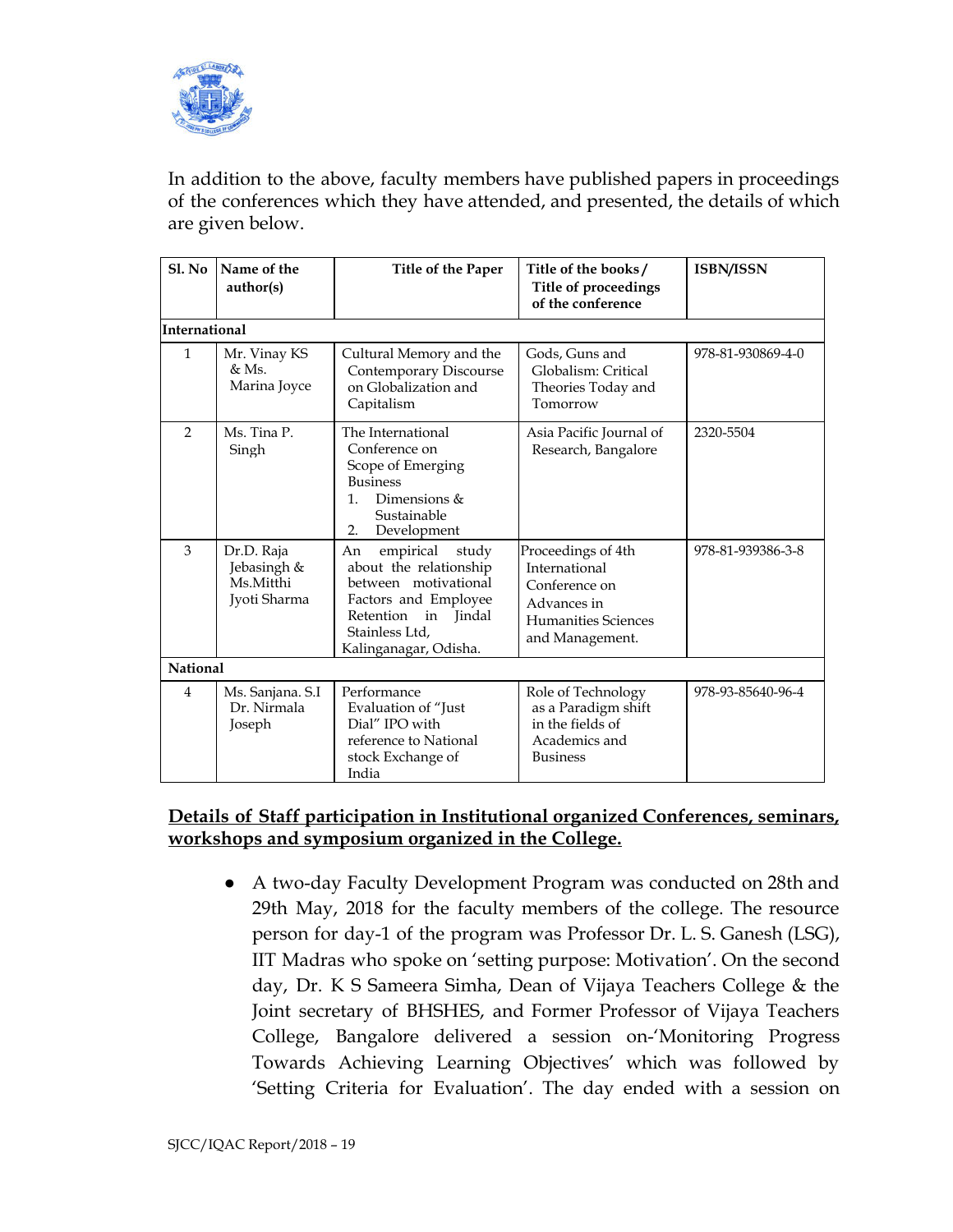

'Rubrics Development- for Teaching and Learning' with hands-on exercises initiated by the resource persons from Vijaya Teacher's College.

- IQAC organized a National Level Conference on "Quality Initiatives in Teaching, Learning and Evaluation Processes in Higher Educational Institutions" on 24 th August 2018. Dr. D. Jeevan Kumar, consultant to the Karnataka Regional Branch of the Indian Institute of Public Administration, Bangalore and Trustee, Karnataka Chapter of the Sarvodaya Internal Trust was the keynote speaker. Other resource people for the conference were Dr. Subramoniam Rangaswami, Professor of Eminence in Medical Education, Sri Ramachandra Institute of Higher Education & Research, Dr. Siddalingaswamy,(Coordinator, QAC, Office Of Commissioner Of Collegiate Education, Government of Karnataka, Bangalore), Dr. Sakuntala Samuelson,(Principal, Surana College UG), Dr. G Uma(Associate Professor, Department Of Statistics, PSG College Of Arts and Science , Coimbatore ) and Dr. Syed Wajeed (Associate Professor ,Department of Microbiology, St. Joseph's College, Bangalore). All.the faculty members of the college attended this conference.
- In association with Ministry of Commerce and Industry Chair on Intellectual Property Rights, Centre for Intellectual Property Rights Research and Advocacy (CIPRA) and National Law School of India University, Bangalore, IQAC Conducted a one day workshop on 20th December 2019 for the external and internal faculty members of the Institution. Four sessions addressing issues of Patentability Criteria, Rights & Limitations of Patentee, Procedure for obtaining Patent in India. Law related to Copyright Protection in India, Law related to Trademarks & Designs Protection and law related to Geographical Indications were conducted were deliberated. The resource persons were from CIPRA. Dr. T. Ramakrishna was the keynote speaker, and the other resources persons were Mr. Vivek Anand Sagar, MHRD Chair on IPR, Mr Harikrishna S Holla an Advocate of IPR Property laws and Ms. BRINDA K VARMA-an Advocate and Patent Attorney.
- Dr.A.M.Sheela as the Principal Investigator and Rev Fr. Jerry D'Souza SJ as the Co-Investigator undertook a study "Socio economic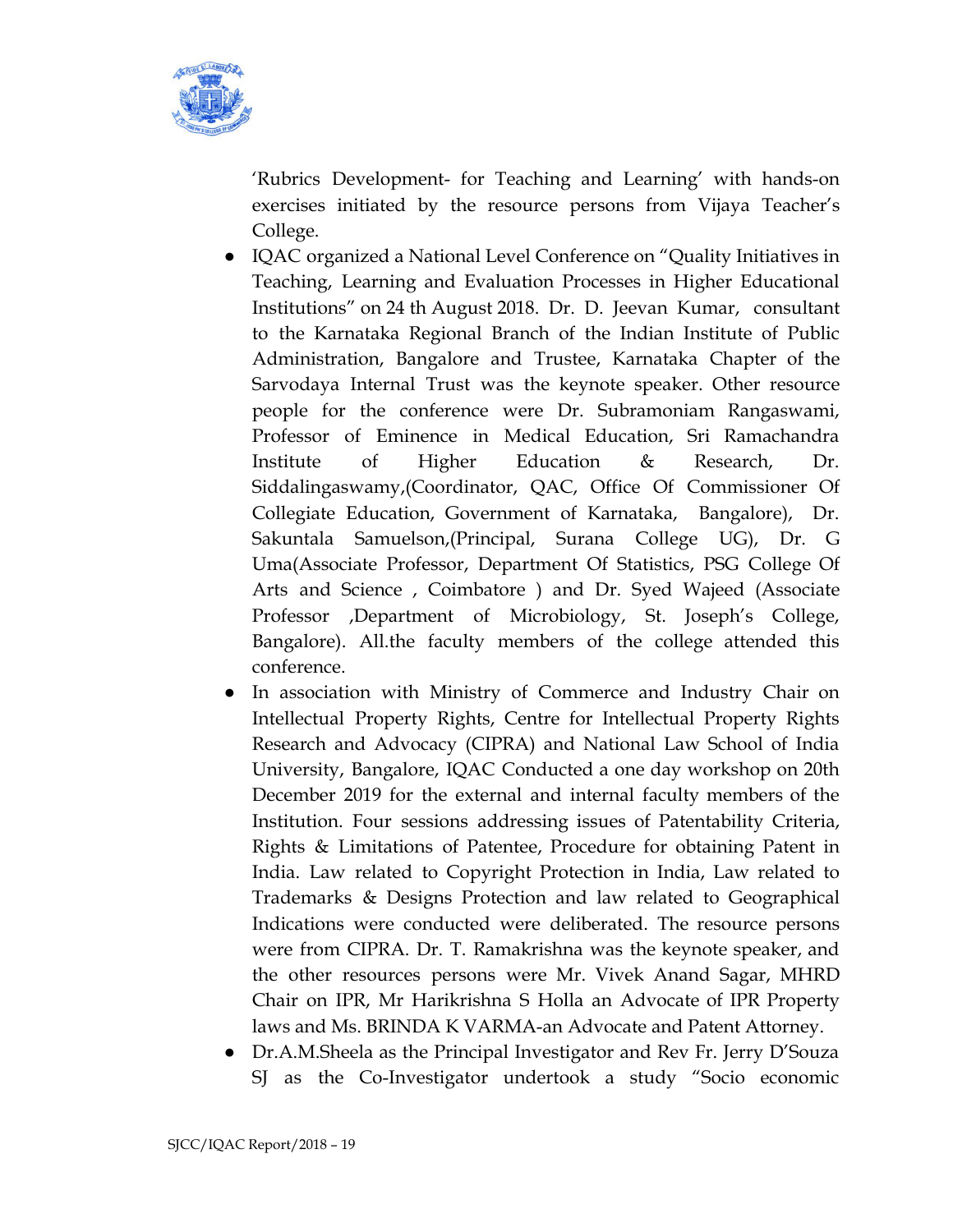

implications of migration on the livelihoods of agricultural and unorganized laborers in Bijapur district"

- Dr. Suganthi Pais as the Principal Investigator and Rev Fr. Anil SJ as the Co-Investigator undertook a study "Socio economic impact on poverty on enrollment and dropout in school education- a study in Raichur district".
- Ms. Ravi Darshini as the Principal Investigator and Ms. Sanjana as the Co- Investigator undertook a study "Prevalence and assessment of women's health and child malnutrition in Raichur district - with special reference to Manvi taluk".
- A 2 day workshop for the women of Self Help Groups in Vijayapur on 17th and 18th of September, 2018 aimed at enhancing their skills and exploring the possibility of venturing into small scale business which could be commenced with minimum capital requirement and in the comfort of their homes. Dr. Sheela, Ms.Suganathi spearheaded this workshop.
- 17 faculty members of St. Joseph's College of Commerce visited Manvi, Raichur between the 16th and 20th March, 2019. They interacted with to interact with the college staff, students and the local communities. The self-help groups also provided insight into the villagers' lifestyle. The staff also helped the groups understand the ways of employing technology in classroom teaching. They also held a crash course in English for the primary school teachers in the village
- Fr. Peter Balleis, Executive President of JWL and Dr. Saraswathi Samusarma of JWL in the months of January and February 2019 held a talk with the faculty member of St. Joseph's College of Commerce and a team was constituted to create content for the online courses which will be hosted on JWL platform.
- Series of input sessions on Outcome Based Education (OBE) were conducted during the academic year 2018-19
	- o OBE and OBE framework on **7th July 2018**
	- o Design of question papers in alignment of course outcomes and its attainment on **26th September 2018**
	- o OBE complaint Question Papers on **22nd January 2019**
	- o Attainment of Course Outcomes: An assessment on **15th February 2019**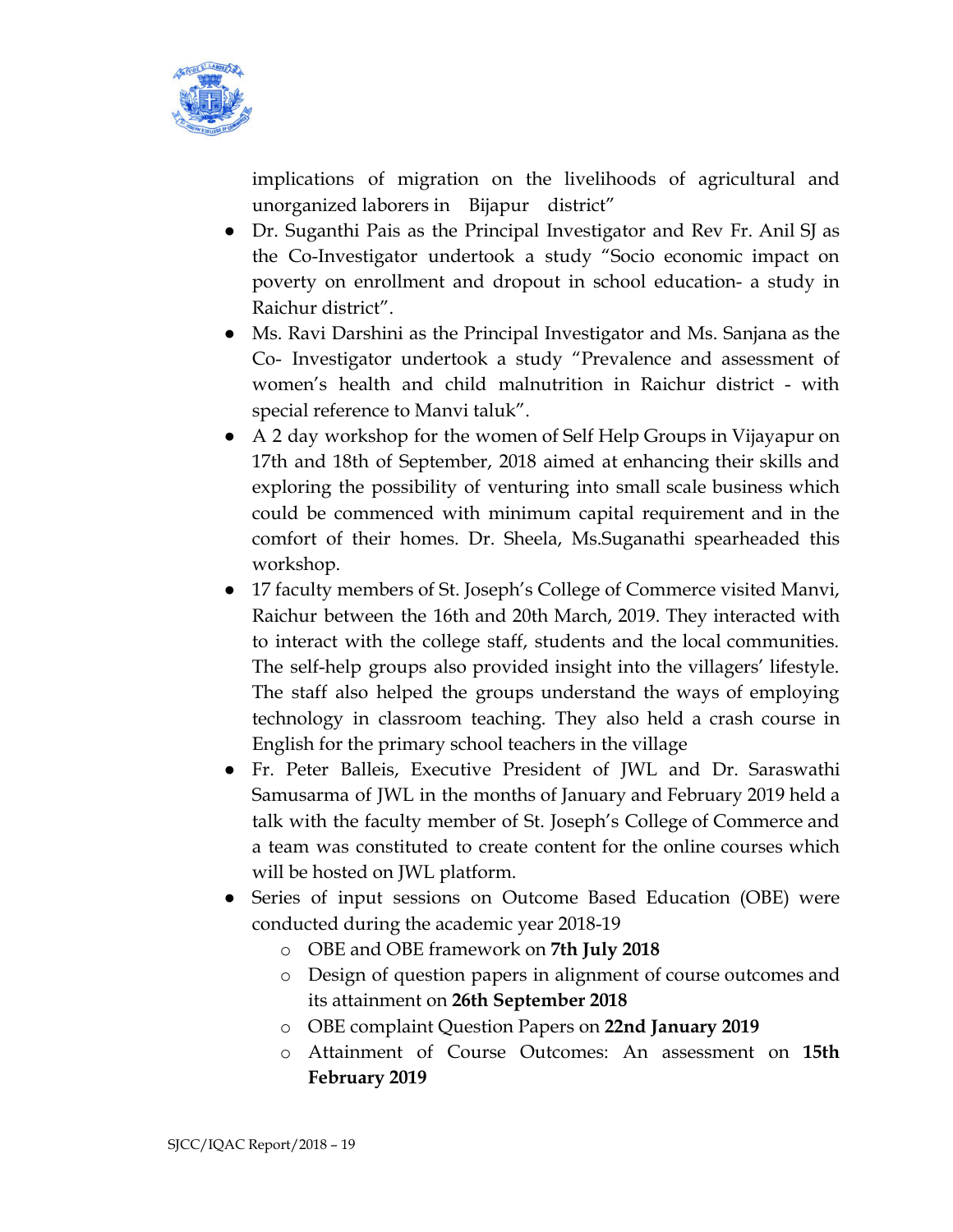

- On 26th September 2018, a workshop on Self-management was organized for the faculty members of SJCC. The sessions were conducted by Br. Mani. Both the sessions were focused on meditation exercises. After meditation and reflection, the faculty members were asked to construct a Happiness Index based on the events in their life that they considered as milestones. The sessions were enriching in terms of self-reflection and introspection.
- Faculty members handling Professional Programmes undergo 'Train the Trainer' programmes on a regular basis. These sessions are handled by external experts from the industry, thereby also bridging the gap between theory and practice.

| B.Com (Professional - International Accounting & Finance) |                   |                 |                                                                       |  |  |
|-----------------------------------------------------------|-------------------|-----------------|-----------------------------------------------------------------------|--|--|
| Subject                                                   | <b>ACCA Paper</b> | Date            | <b>Resource Person</b>                                                |  |  |
| <b>Advanced Financial</b><br>Management                   | P <sub>4</sub>    | 17th May, 2018  | CA Charanjeet Singh                                                   |  |  |
| Advanced Audit &<br>Assurance                             | P7                | 23rd May, 2018  | CA Archana Munoyot,                                                   |  |  |
| Financial<br>Management                                   | F <sub>9</sub>    | 30th May, 2018  | Ms. Vipina Mohammed<br>Ali,                                           |  |  |
| <b>Financial Accounting</b>                               | F <sub>3</sub>    | 30th May, 2018  | CA Deepak Agarwal,                                                    |  |  |
| Audit & Assurance                                         | F <sub>8</sub>    | 31st May, 2018  | CA Archana Munoyot,                                                   |  |  |
| <b>Financial Reporting</b>                                | F7                | 4th June, 2018  | CA Deepak Agarwal,                                                    |  |  |
| Principles of<br>Management                               | F1                | 13th June, 2018 | Mr. Rajeev Kumar,                                                     |  |  |
| <b>Advanced Financial</b><br>Management                   | P <sub>4</sub>    | 20th June, 2018 | Mr. Rajeev Kumar,                                                     |  |  |
| <b>Strategic Business</b><br>Leadership                   | <b>SBL</b>        | 26th Oct, 2018  | Ms. Nadia Zackria,                                                    |  |  |
| <b>Advanced Financial</b><br>Management                   | P <sub>4</sub>    | 6th Nov, 2018   | Mr. Rajeev Kumar,                                                     |  |  |
| <b>Strategic Business</b><br>Reporting                    | <b>SBR</b>        | 8th Nov, 2018   | Prof. Ravishankar,                                                    |  |  |
| <b>Business Law</b>                                       | F <sub>4</sub>    | 9th Nov, 2018   | Prof. Ravishankar,                                                    |  |  |
| Mathematics                                               | M1                | 7th June, 2018  | Dr. Vinod Murthi<br>Country Head, Institute<br>of Analytics (IoA), UK |  |  |
| <b>Statistics</b>                                         | M <sub>2</sub>    | 30th Nov, 2018  | Dr. Vinod Murthi<br>Country Head, Institute                           |  |  |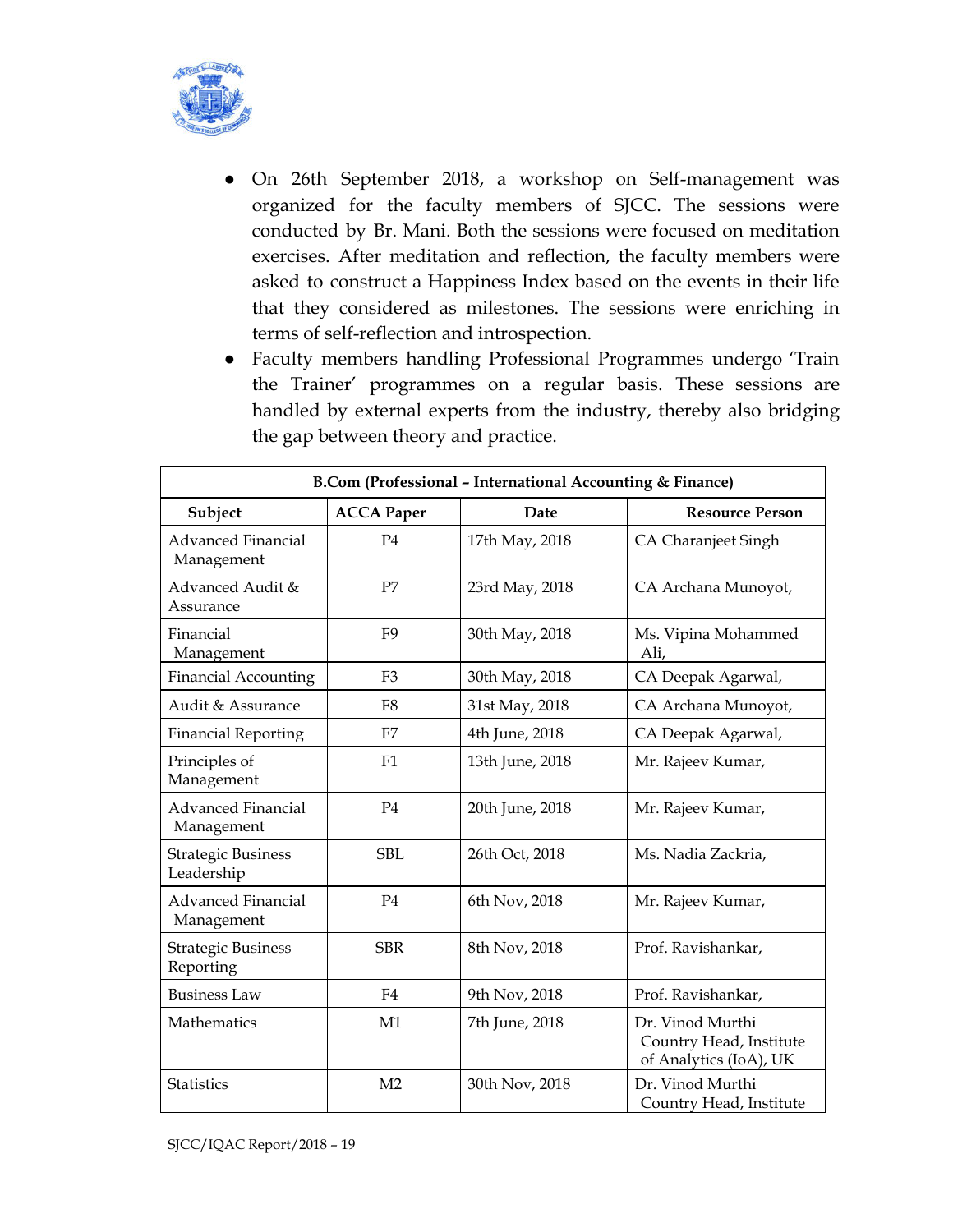

|  |  |  |  | UK<br>and the state of the contract of<br>$\mathbf{v}$<br>Οt<br>. |
|--|--|--|--|-------------------------------------------------------------------|
|--|--|--|--|-------------------------------------------------------------------|

| <b>BBA (Professional - Finance And Accountancy)</b>            |                      |                |                                                                               |  |  |
|----------------------------------------------------------------|----------------------|----------------|-------------------------------------------------------------------------------|--|--|
| Subject                                                        | <b>CIMA</b><br>Paper | Date           | <b>Resource Person</b>                                                        |  |  |
| Organizational<br>Management &<br>Human Resource<br>Management | E1                   | 22nd May, 2018 | Ms. Sapna Nibsaiya<br>Regional Head -<br>Learning Support &<br>Relations ISDC |  |  |
| Fundamentals of<br>Management<br>Accounting                    | BA <sub>2</sub>      | 30th May, 2018 | Mr. Rajeev Kumar,                                                             |  |  |
| Cost and<br>Management<br>Accounting                           | P <sub>1</sub>       | 30th May, 2018 | Mr. Rajeev Kumar,                                                             |  |  |
| Advanced<br>Management<br>Accounting                           | P <sub>2</sub>       | 9th Nov, 2018  | Prof. Ravishankar                                                             |  |  |
| Financial<br>Reportin                                          | F1                   | 9th Nov, 2018  | Prof. Ravishankar                                                             |  |  |
| Fundamentals of<br>Financial<br>Accounting                     | BA3                  | 9th Nov, 2018  | Prof. Ravishankar                                                             |  |  |
| Project &<br>Relationship<br>Management                        | E2                   | 30th Nov, 2018 | Mr. Rajeev Kumar                                                              |  |  |
| Organizational &<br>Marketing<br>Management                    | E1                   | 7th Jan, 2019  | Prof. Hurma Ahmed                                                             |  |  |

- An international seminar 'Career in Management Accounting' on 10th July, 2018. Speakers for the sessions were Mr. Dennis Whitney- Senior Vice President at IMA, Mr. Jim Piechowski - Director International Operations and Global Business Development and Mr. Fenil Vadakken – Country Head at IMA. The seminar helped the faculty and student members to gain better understanding of the CMA program and the relevance of Management Accountants in the current business scenario
- In association with National Entrepreneurship Network (NEN, a nine-day national level workshop titled "Global Entrepreneurship Training Initiative (GETI)" for the faculty from 16th to 24th of July,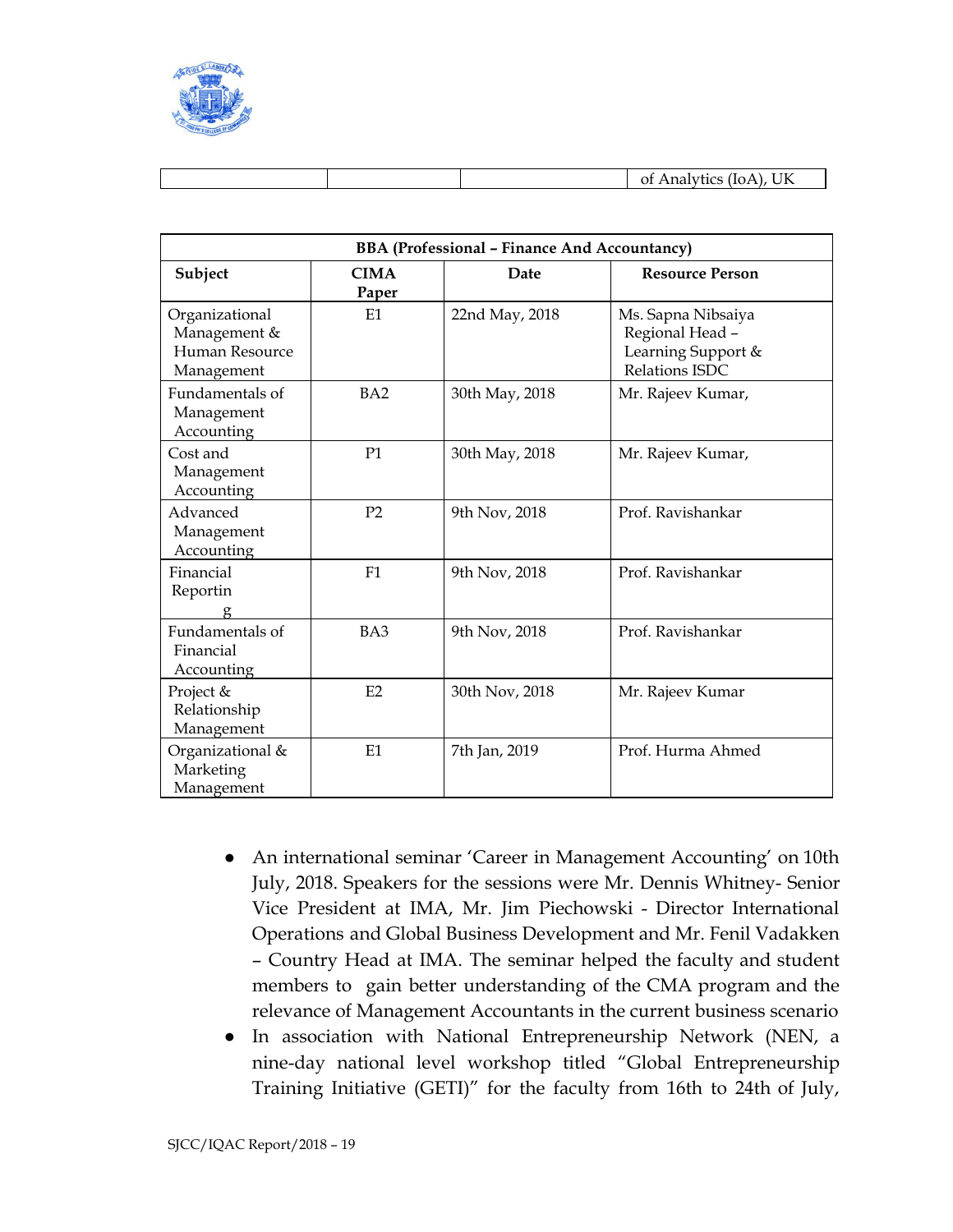

2018 was organised. NEN provided the resource persons for the workshop. The main aim and objective was to help the faculty provide a space and platform for self-discovery

- A one-day national level conference on 'Well-being of the emerging generation: Challenges and Approaches' was organized on the 20th of November, 2018 by the Counselling Department. The first session of the conference was the key-note address given by Rev. Fr. Dionysius Vaz SJ, where he gave an insight into the difference between the gen X and gen Z. This was followed by a technical session conducted by Ms. Divya Khanna. This conference was attended by many faculty members and the counsellors.
- A three-day national level workshop on 17th, 18th and 19th December, 2018, in collaboration with India Tourism and Dharthi India. The workshop mainly revolved around the aspects of the future possibilities in the tourism sector. Representatives of professional bodies such as TAAI and IATO shared the platform along with other eminent speakers that addressed the audience about changes in the fields of travel and tourism. The program had been designed for both faculty and students from prestigious institutions like Mount Carmel College, Jain and others. Over the course of three days, current topics of major importance such as industry and tourism, mass tourism and its impacts, sustainability of tourism, and the hospitality industry were discussed upon.
- On the 18th and 19th of February, 2019, a national seminar was organized on the topic '4th Industrial Revolution'. It focused on the changing trends in the different sectors of the industry like HR, Banking and Finance, and covered a wide range of topics from the world of industry 4.0 to evolution of marketing and sales in SMAC era. It was designed specifically for faculties from universities, colleges and corporate professionals, to gain insight about the future of the industry.
- A seven-day national-level Experiential Workshop on Research Methodology was conducted by the SJCC- Research Center from 6th - 12th December, 2018. Forty participants from all over the country including faculty members, research scholars and professionals participated in this workshop
- The UGC sponsored a seven-day national- level workshop on Research Methodology for Women Scholars at SJCC. The research center of the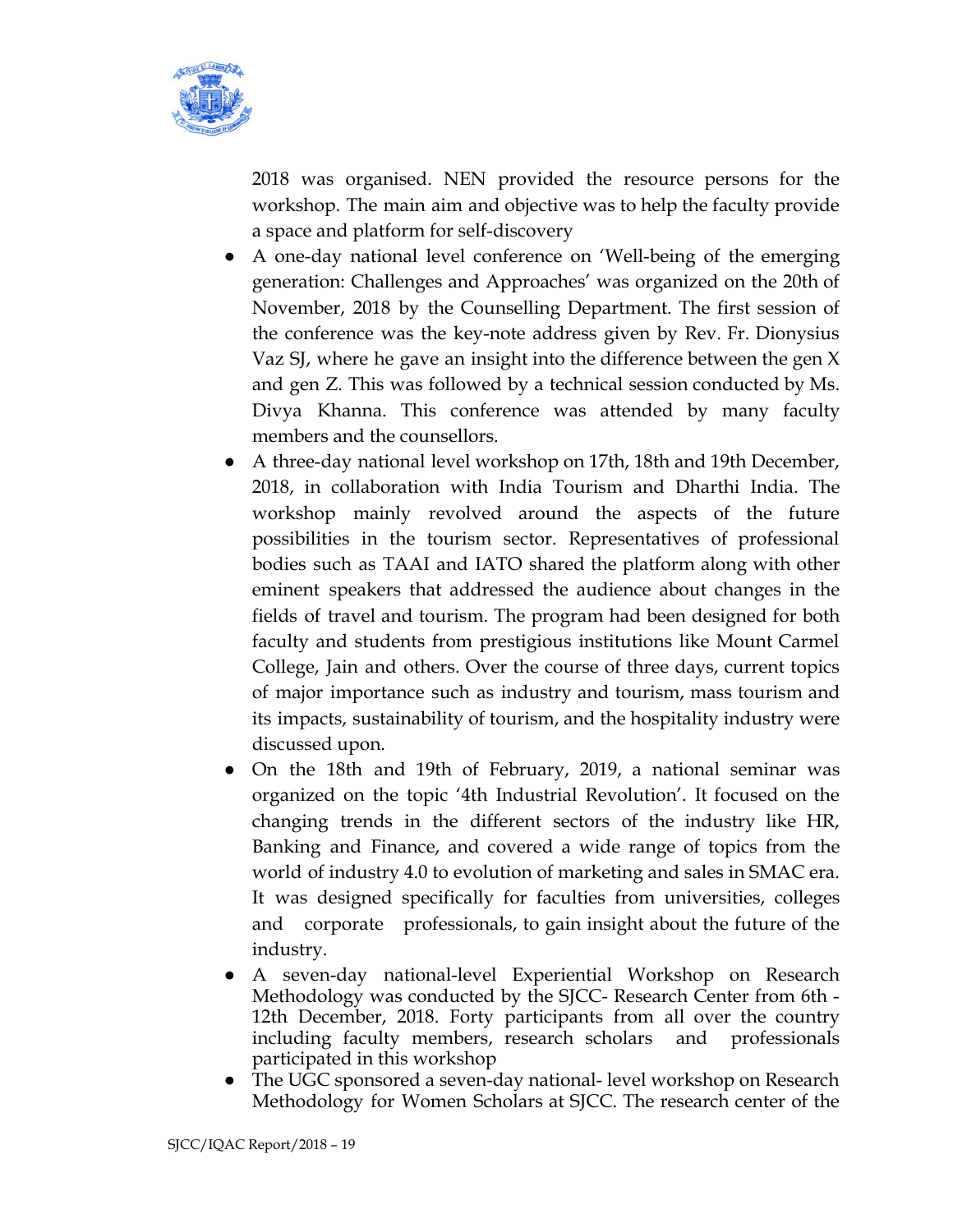

college conducted the same from 17th – 23rd September 2018. Women from various part of the country applied to participate in the workshop that finally selected thirty participants

## **Details of faculty as empanelled members of external bodies/Institution.**

- Dr. Lily David was a member of NAAC Peer Team that visited Raja Bahadur Venkat Rama Reddy Women's College Narayanguda, Hyderabad, Telangana on 20th and 21st August 2018 to assess the college.
- Fr. Prashanth Madtha SJ authored a book titled 'Gandu Rachane Hennu Rachane'which was published by Christ (Deemed to be University) on 24 February 2019.
- Dr. Suganthi Pais received her PhD degree from Bharathiar University, Coimbatore on the topic 'A study on Credit Risk Management on Educational Loans- Bangalore city'.
- Dr. T H Lavakumar's received his Ph.D from Bangalore University on the topic "Inclusion of Theatre in Education: Problems and Possibilities".
- Dr. Poornima Vijaykumar received her PhD degree from Bharathiar University, Coimbatore on the topic 'Impact of Stree Shakthi Programme on Socio-Economic Empowerment of Marginalised Women in Karnataka'.Dr. Asha, the Assistant Sports Director of SJCC, received her PhD degree from Karpagam Academy of Higher Education, Coimbatore on the topic 'Effect of strength, endurance and their combination training packages on selected motor fitness components and physiological variables among male basketball players'.
- Dr. Anusuya A Paul, received her PhD degree from University of Hyderabad, Telangana State on the topic 'Women on stage: A study of performing culture in Assam'
- Dr. Selvi S received her PhD degree from Bharathiar University, Coimbatore on the topic 'A study on the awareness and perception of property owners towards the new self-assessment scheme with respect to Bengaluru district'
- Ms. Alamelu L cleared NET in December 2018
- Dr. T H Lavakumar was honoured by BMTC on the eve of Kannada Rajyotsava for his contribution to Arts and Performance on 10 November 2018.
- Ms. Nischitha was selected as a tutor from South India by ISDC to represent the college in the Tutor Engagement Event held at Jaipur on 19<sup>th</sup> January, 2019.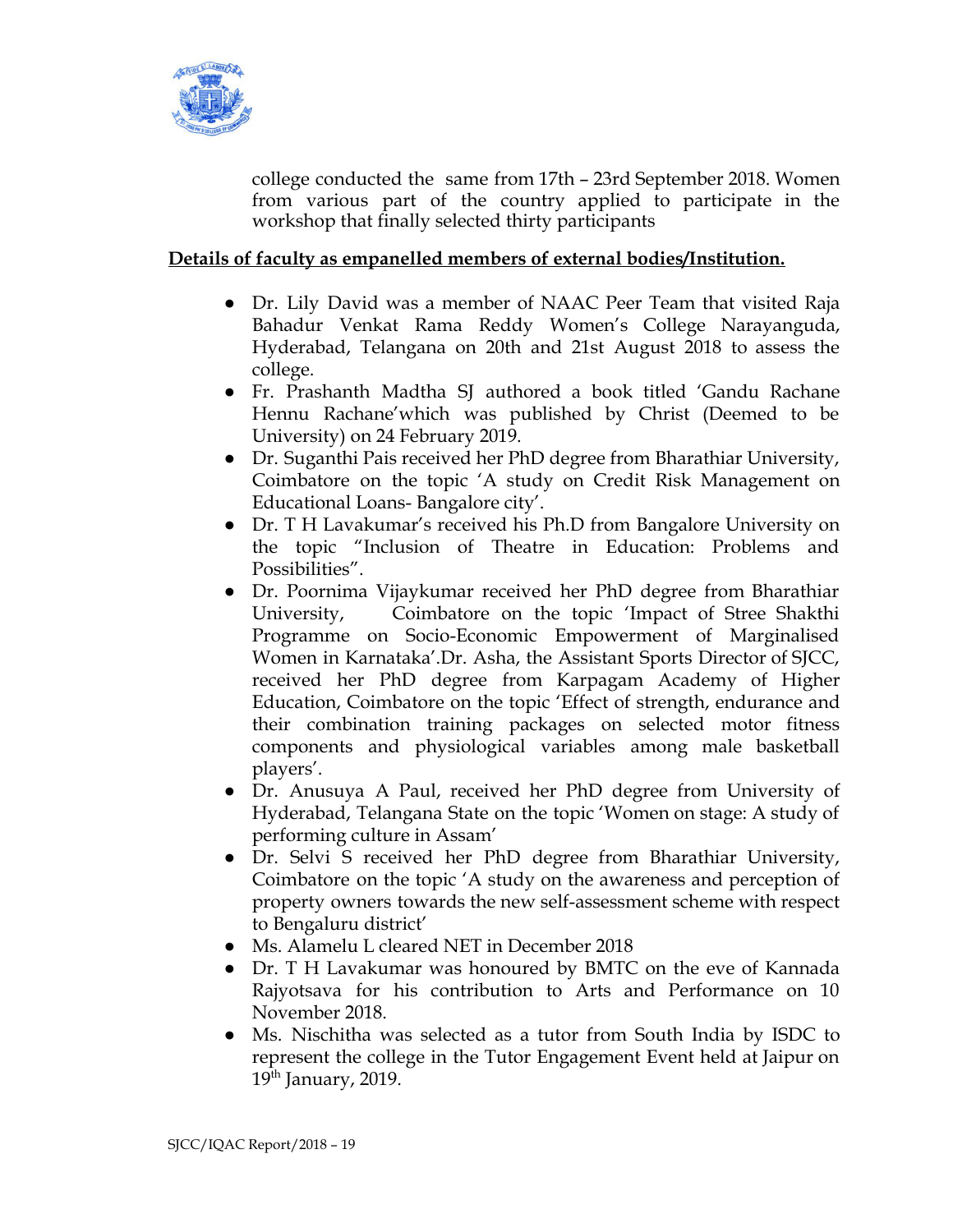

## **Details of Faculty representation across various Institutions and board.**

| S1.<br>No      | Faculty                    | Name of the University/Institution                                        | Nature of                                                                                                 |
|----------------|----------------------------|---------------------------------------------------------------------------|-----------------------------------------------------------------------------------------------------------|
|                |                            |                                                                           | Responsibility                                                                                            |
| 1              | Dr. Daniel Fernandes<br>SJ | Bengaluru Central University,<br>Bengaluru                                | Lead member, Drafting<br>Committee, Statutes for<br>Autonomous colleges, ,<br>BCU                         |
| $\overline{2}$ | Dr. Daniel Fernandes<br>SJ | St. Philomena Hospital Bengaluru                                          | Chairperson,<br><b>Institutional Ethical</b><br>Review Board (IERB)                                       |
| 3              | Dr. Daniel Fernandes<br>SJ | Mount Carmel College<br>(Autonomous),<br>Bengaluru                        | Member, Governing<br>Body                                                                                 |
| 4              | Dr. Daniel Fernandes<br>SI | St. Aloysius College (Autonomous),<br>Mangalore                           | Member, Governing<br>Body                                                                                 |
| 5              | Dr. Daniel Fernandes<br>SJ | NLSIU, Bangalore                                                          | Resource Person,<br>Challenges and<br>Prospects of Autonomy<br>in the context of UGC<br>2018 regulations. |
| 6              | Dr. Daniel Fernandes<br>SJ | <b>Bangalore University</b>                                               | Advisory board member,<br>International<br>Conference on Global<br>Entrepreneurship                       |
| 7              | Dr A. M. Sheela            | GEMS B School affliated to<br>American Heritage University,<br>California | <b>External Examiner</b>                                                                                  |
| 8              | Dr. Nirmala Joseph         | <b>Bangalore Central University</b>                                       | External examiner, BOE                                                                                    |
| 9              | Dr. Nirmala Joseph         | University of West of Scotland                                            | <b>External Examiner</b>                                                                                  |
| 10             | Dr. Nirmala Joseph         | <b>B.A (Hons) International Business</b><br>and Finance, Cochin           | <b>External Examiner</b>                                                                                  |
| 11             | Dr. Nirmala Joseph         | St. Joseph's College, (Autonomous)<br>Bangalore                           | Member, Governing<br>body                                                                                 |
| 12             | Dr. Nirmala Joseph         | MES Garware College of<br>Commerce,<br>Pune                               | Advisory board member                                                                                     |
| 13             | Dr. Nirmala Joseph         | MES Garware College of<br>Commerce,                                       | Panel Chair,<br><b>International Research</b><br>Conference on                                            |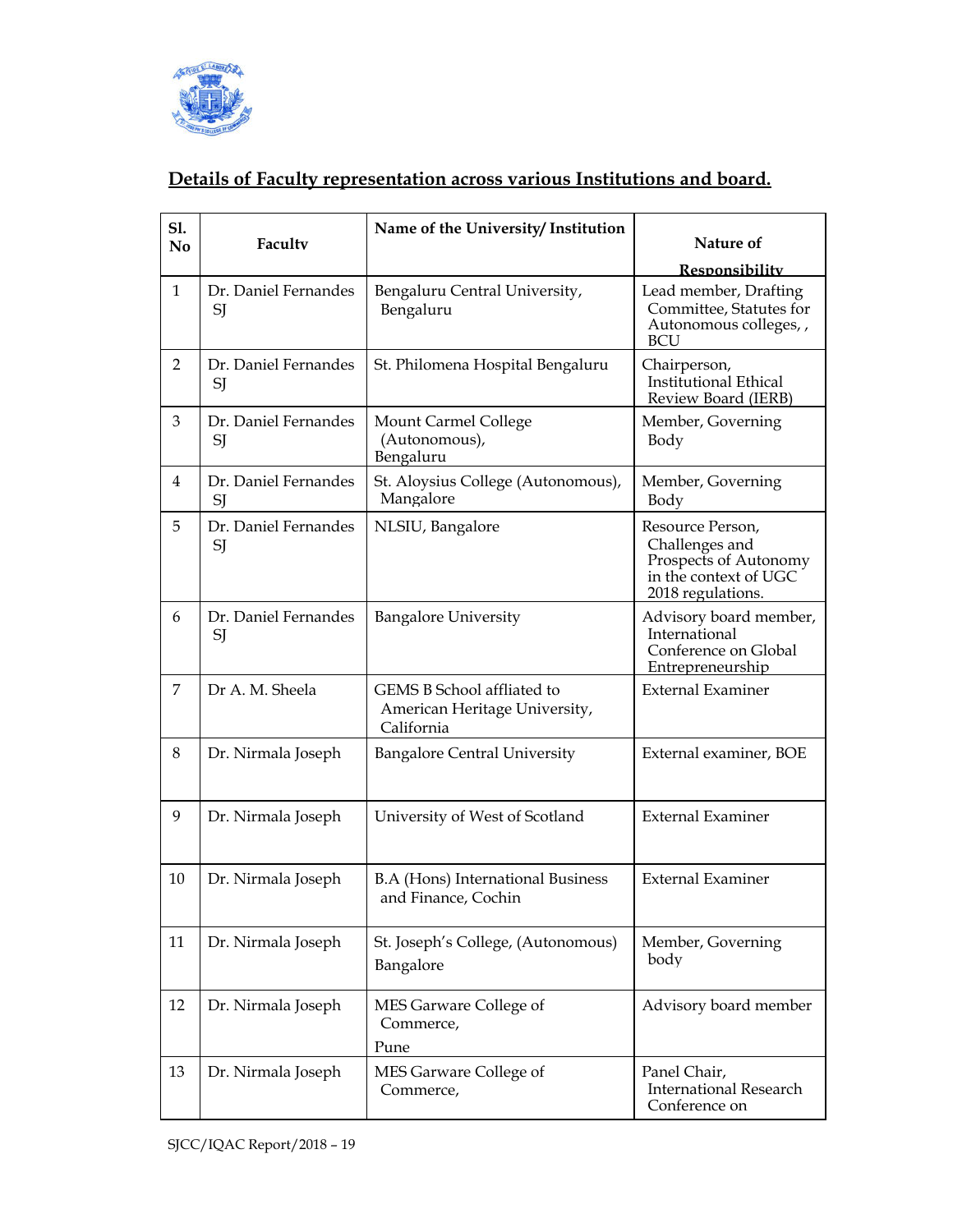

|    |                       | Pune                                                                                        | "Sustainability: Aspects,<br>Challenges and<br>prospects in the global<br>perspective"                                                                   |
|----|-----------------------|---------------------------------------------------------------------------------------------|----------------------------------------------------------------------------------------------------------------------------------------------------------|
| 14 | Dr. Nirmala Joseph    | Primax Foundation, Bangalore.                                                               | Advisory board member,<br>International<br>Conference, Challenges<br>& Responses of<br>organisations during<br>turbulent global<br>business environment. |
| 15 | Dr. Nirmala Joseph    | <b>Bangalore University</b>                                                                 | Rapporteur, Technical<br>Session, International<br>Conference on Global<br>Entrepreneurship.                                                             |
| 16 | Dr. Anthony Oliver    | Indian Academy Degree College,<br>Autonomous, Bangalore                                     | External Auditor, Dept.<br>of English, Language<br>Humanities &<br>Economics                                                                             |
| 17 | Dr. Anthony Oliver    | Dakshina Bharat Hindi Prachar<br>Sabha, Dharwad                                             | External Evaluator, PhD<br>thesis                                                                                                                        |
| 18 | Dr. Anthony Oliver    | CMR University, Bengaluru                                                                   | Subject Expert, Doctoral<br>Committee                                                                                                                    |
| 19 | Dr. D. Raja Jebasingh | <b>Bangalore University</b>                                                                 | Expert, Ph.D. Doctoral<br>Committee                                                                                                                      |
| 20 | Dr. D. Raja Jebasingh | Nirmala College for Women<br>(Autonomous) Coimbatore &<br>Bharathiar University, Coimbatore | External Examiner, Ph.D<br>Viva Voce Examination                                                                                                         |
| 21 | Dr. D. Raja Jebasingh | St. Teresa Degree College for<br>Women,<br>Bengaluru                                        | Expert, Advisory<br><b>Committee Meeting</b>                                                                                                             |
| 22 | Dr. D. Raja Jebasingh | Sunway College (KL) Malaysia                                                                | Paper Reviewer,<br><b>1stInternational</b><br>Conference on Busi<br>Dynamic                                                                              |
| 23 | Dr. D. Raja Jebasingh | St. Anne's Degree College for<br>Women,<br>Bangalore                                        | Resource Person, FDP on<br>Publishing in Journal                                                                                                         |
| 24 | Dr. D. Raja Jebasingh | Christ University                                                                           | Moderator, Golden<br>Jubilee National<br>Colloquium on Higher<br>Education: the Past and<br>the Future                                                   |
| 25 | Dr. D. Raja Jebasingh | Kongu Arts & Science College,<br>Erode, TN Empowering youth<br>through Skill Buildings      | Resource Person, ICSSR<br>Sponsored National<br>Workshop.                                                                                                |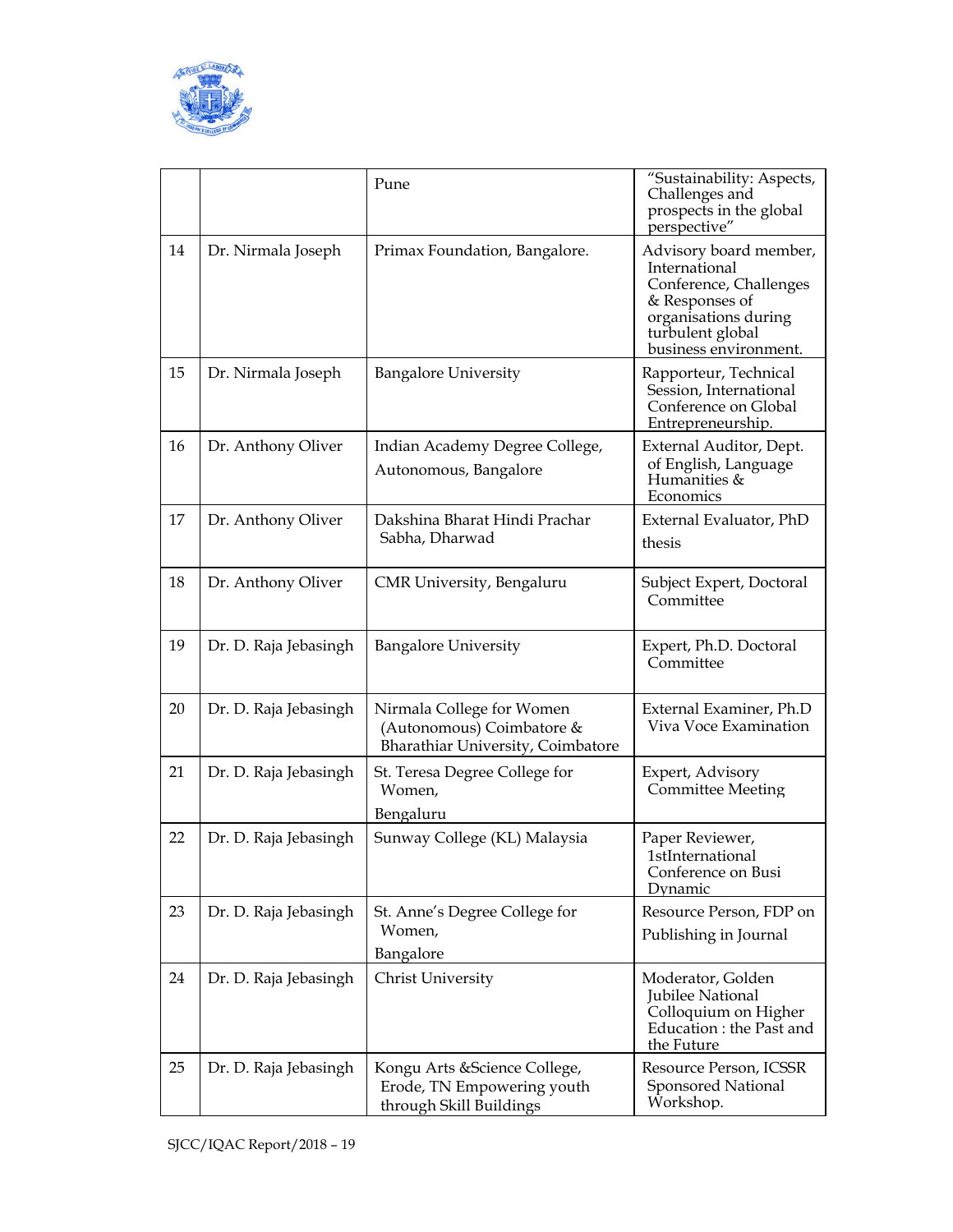

|    |                          | Entrepreneurship                                                                                                                                                                |                                                                                       |
|----|--------------------------|---------------------------------------------------------------------------------------------------------------------------------------------------------------------------------|---------------------------------------------------------------------------------------|
| 26 | Dr. D. Raja Jebasingh    | St. Joseph's College (Autonomous)<br>Bengaluru                                                                                                                                  | Subject Expert, Board of<br>Studies                                                   |
| 27 | Dr. D. Raja Jebasingh    | <b>Bangalore University</b>                                                                                                                                                     | Subject Expert,<br><b>Examination 1 Work</b>                                          |
| 28 | Dr. D. Raja Jebasingh    | Christ University                                                                                                                                                               | Session Chair,<br>SAMSHODHAN<br>National Seminar                                      |
| 29 | Dr. Deepika Joshi        | <b>Inderscience Publisher</b>                                                                                                                                                   | Reviewer                                                                              |
| 30 | Dr. Deepika Joshi        | International Journal of Engineering<br>Development & Research &<br><b>IJETMAS</b>                                                                                              | Reviewer & Expert<br>Advisor                                                          |
| 31 | Dr. Sridhar L S          | St. Joseph's College of Arts and<br>Science, Bangalore                                                                                                                          | Resource Person,<br>Research Tools and<br>Techniques in Social<br>Science Study       |
| 32 | Mr. Raj Sadhawani        | Sri SathyaSai Institute of Higher<br>Learning (Deemed to be<br>University) External examiner,<br>Board of Examiners Puttaparthi,<br>Andhra Pradesh<br>(Deemed to be University) | External examiner, Board<br>of Examiners                                              |
| 33 | Ms Marina Joyce<br>Roche | St. Joseph's College (Autonomous)<br>Trichy                                                                                                                                     | Guests speaker, 7 C's of<br>Communication                                             |
| 34 | Ms. Komal Dave           | Jain University, Bangalore                                                                                                                                                      | External examiner, Board<br>of Examiners                                              |
| 35 | Dr. Shubhra Rahul        | St. Joseph's Evening College,<br>Bangalore                                                                                                                                      | <b>Expert, Board of Studies</b><br>of PG Course                                       |
| 36 | Ms. BindhuSubash         | JeevanBhima Nagar Government<br>School, Bangalore                                                                                                                               | Resource person,<br>ExcellingExamination<br>&Study Skills                             |
| 37 | Ms. BindhuSubash         | Lisieux College of Paramedical<br>Science, Cochin                                                                                                                               | Resource person,<br>Achieving Excellence -<br>conducted for teaching<br>staff members |
| 38 | Dr. Poornima V           | CMS College Kottayam<br>(Autonomous                                                                                                                                             | Paper Setter                                                                          |
| 39 | Dr. Poornima V           | Sri Sathya Sai Institute of Higher<br>Learning (Deemed to be<br>University) Nilayam                                                                                             | Paper Setter                                                                          |
| 40 | Dr. Poornima V           | Jain University, Bangalore                                                                                                                                                      | Paper Setter                                                                          |
| 41 | Dr. Poornima V           | St. Joseph's College (Autonomous),<br>Bangalore                                                                                                                                 | Expert, Board (Board of<br>Studies) of BBA Courses                                    |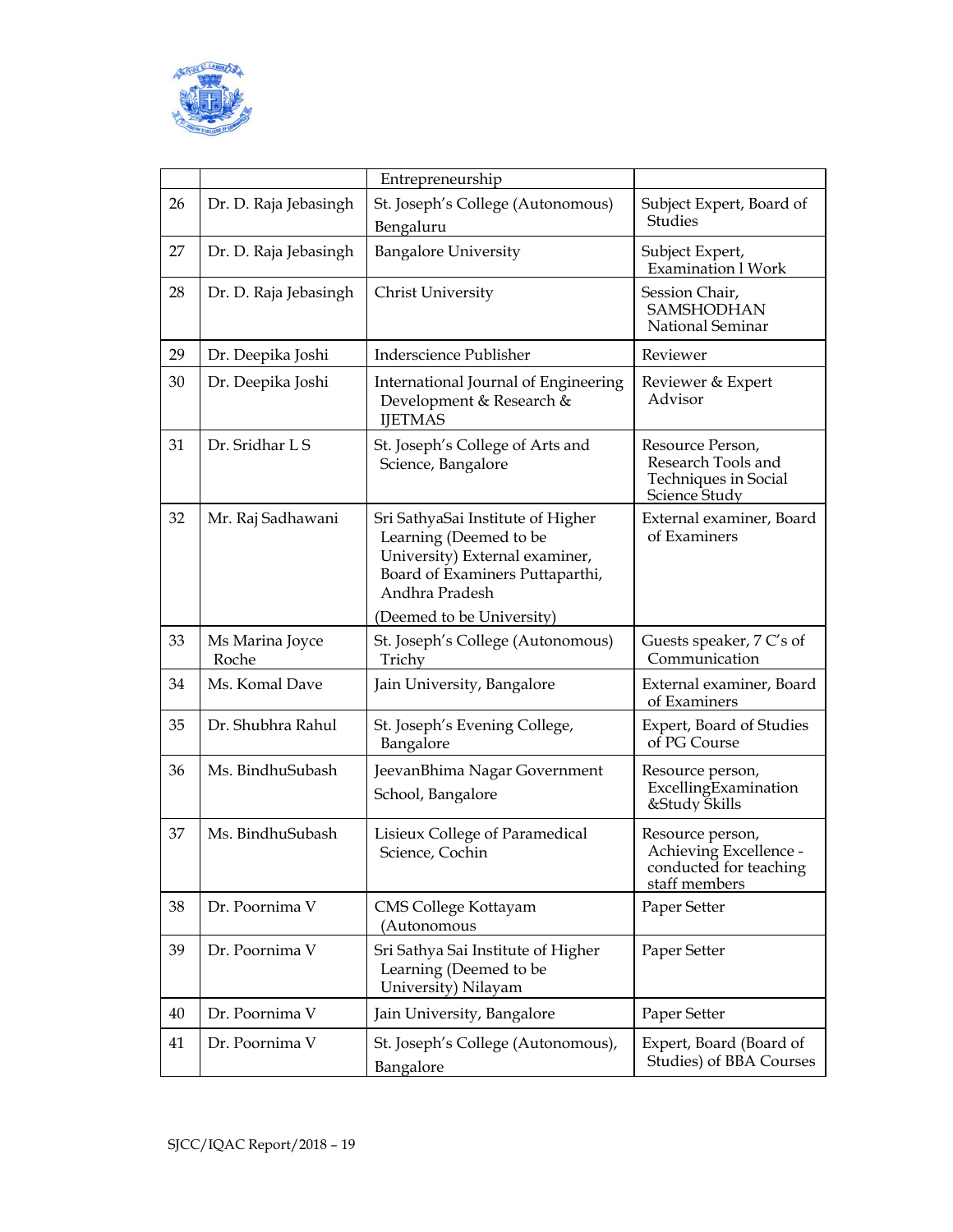

| 42 | Dr. R.<br>Himachalapathy | Arul Anandar College<br>(Autonomous) Madurai               | Key Note Address,<br>National Conference                       |
|----|--------------------------|------------------------------------------------------------|----------------------------------------------------------------|
| 43 | Dr. R.<br>Himachalapathy | Arul Anandar College<br>(Autonomous) Madurai               | Resource person,<br>National Conference                        |
| 44 | Dr. Soney Mathews        | Garden City University-Bangalore                           | Subject Expert, Staff<br><b>Selection Committee</b>            |
| 45 | Dr. Soney Mathews        | <b>IGI</b> Journal                                         | Reviewer                                                       |
| 46 | Dr. Soney Mathews        | JSSH-Pertanika Journal of Social<br>Sciences & Humanities  | <b>Guest Editorial Board</b><br>Member                         |
| 47 | Dr. Soney Mathews        | Dayanand Sagar<br>University-Bangalore                     | External Examiner, MBA<br>Dissertation and Viva<br>Examination |
| 48 | Dr. Soney Mathews        | DayanandSagar University<br>Bangalore.                     | Member, Doctoral<br>Committee                                  |
| 49 | Ms. RuqsanaAnjum         | Jain University Bangalore                                  | External Examiner,<br>Board of Examiners                       |
| 50 | Ms. RuqsanaAnjum         | Bishop Cotton women's Christian<br>College - Bangalore     | Resource Person,<br><b>Resource Methodology</b>                |
| 51 | Ms. RuqsanaAnjum         | Business Conclave - St. Joseph's<br><b>Evening College</b> | Resource Person,<br>Resource Methodology                       |
| 52 | Ms. RuqsanaAnjum         | Bishop Cotton women's Christian<br>College - Bangalore     | External Examiner,<br>M.Com Dissertation<br>and Viva Voce      |
| 53 | Dr. Ritty Francis        | Jain University, Bangalore                                 | Panel Judge, National<br>Conference                            |
| 54 | Dr. Ritty Francis        | St. Joseph's Evening College,<br>Bangalore                 | External Examiner,<br>Board of examiners                       |
| 55 | Dr. Ritty Francis        | Bhopal school of social sciences,<br>Bhopal                | External Examiner,<br>Board of examiners                       |
| 56 | Dr. Ritty Francis        | St. Aloysius College, Bangalore                            | Expert, Member of the<br>panel of interviewers                 |
| 57 | Dr. Ritty Francis        | Indian Academy College, Bangalore                          | External Examiner,<br>Board of examiners                       |
| 58 | Ms. Nikhath Asrar        | Mount College College Bangalore                            | External Examiner,<br>Board of examiners                       |
| 59 | Ms. Nikhath Asrar        | Indian Academy Bangalore                                   | External Examiner,<br>Board of Examiners                       |
| 60 | Dr.P.Muralidharan        | Bharathiar University, Coimbatore,<br><b>TN</b>            | Paper Setter                                                   |
| 61 | Mr. Vinay<br>Kambipura   | St. Joseph's College (Autonomous)                          | Member, Board of<br>Studies, Department of<br>English          |